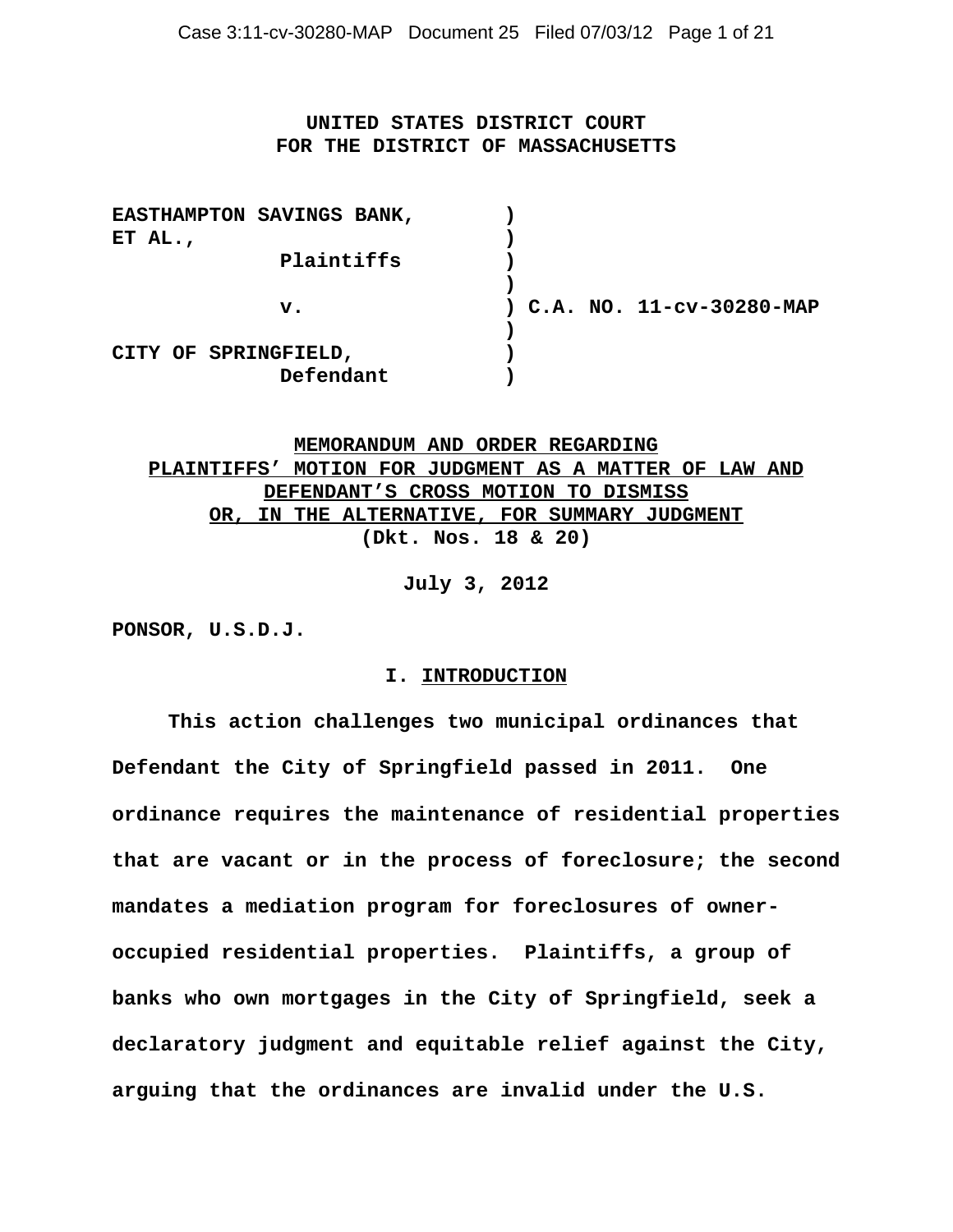**Constitution and state law. They have filed a motion for judgment as a matter of law, asking the court to declare the ordinances invalid. (Dkt. No. 18.) Defendant opposes Plaintiffs' motion and has filed a cross-motion to dismiss or, in the alternative, for summary judgment. (Dkt. No. 20.) For the reasons stated below, the court will deny Plaintiffs' motion and allow Defendant's motion.** 

## **II. BACKGROUND**

**In 2011, the City of Springfield enacted two municipal ordinances relating to mortgage foreclosures: Chapter 7.50, entitled "Regulating the Maintenance of Vacant and/or Foreclosing Residential Properties and Foreclosures of Owner Occupied Residential Properties" ("Foreclosure Ordinance"), and Chapter 7.60, entitled "Facilitating Mediation of Mortgage Foreclosures of Owner Occupied Residential Properties" ("Mediation Ordinance").** 

**The Foreclosure Ordinance regulates the maintenance of vacant properties and properties that are in the process of foreclosure. It requires owners of such properties to fulfill certain maintenance requirements, including maintaining the property in accordance with all relevant**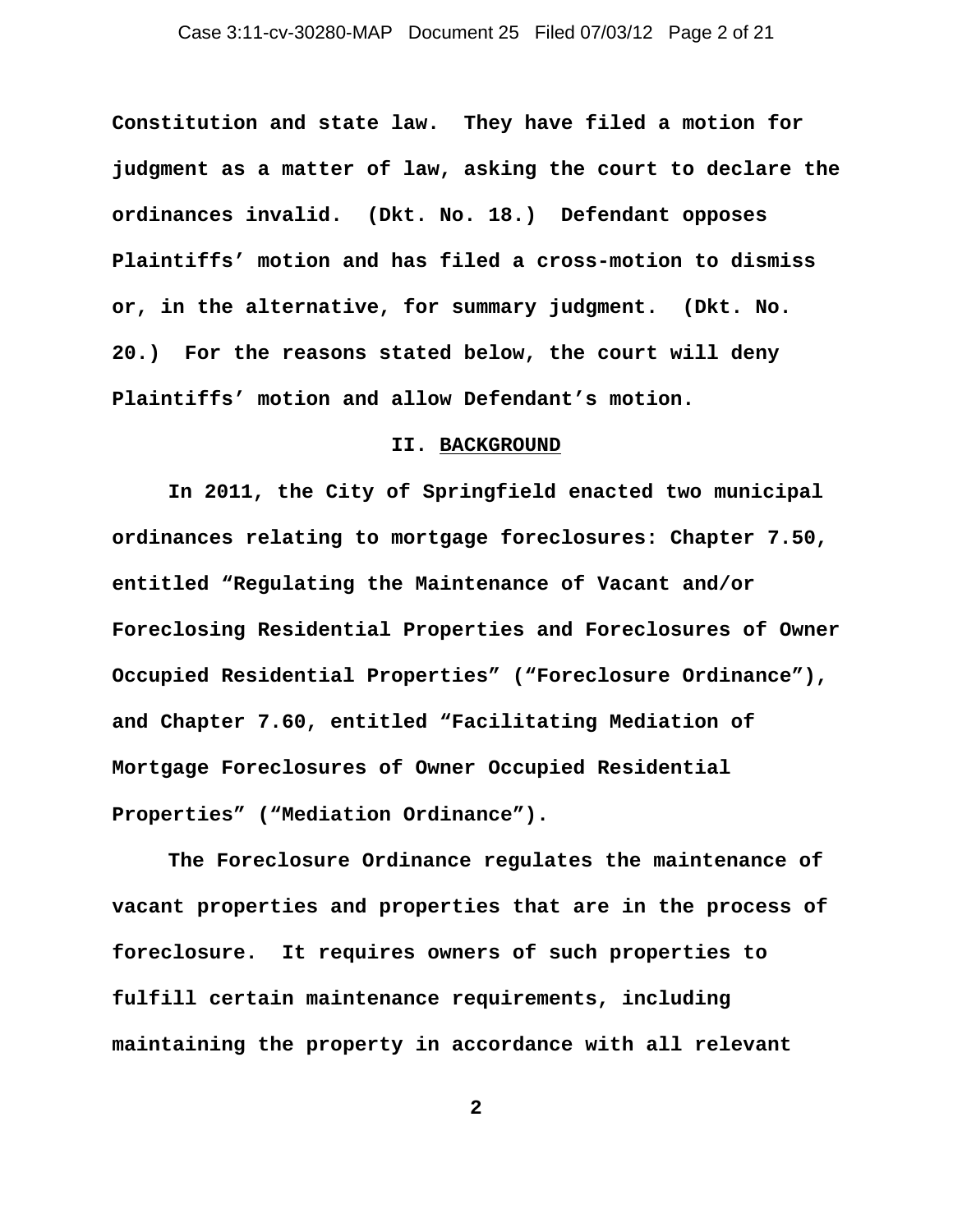**state and local laws, removing hazardous material from the property, posting no-trespassing signs, securing all windows and doors, ensuring that the property is free from overflow trash, debris, and pools of stagnant water, and maintaining liability insurance on the property. It also requires owners to provide contact information and other documentation regarding the property for inclusion in a regulatory database. Finally, the owner must provide the Springfield Building Commissioner with a cash bond of no less than \$10,000 to ensure continued compliance with the ordinance and to reimburse the city for any expenses it incurs in maintaining the property. The City will retain a portion of each bond as an administrative fee to fund an account for expenses the City incurs in inspecting and maintaining properties that are not in compliance with the ordinance. The ordinance does not specify how much of the bond the City will retain, but counsel for the City represented during a hearing on the motions that the amount was likely to be between \$200 and \$500. The Foreclosure Ordinance defines "owner" broadly and includes in the definition all mortgagees who have initiated the foreclosure**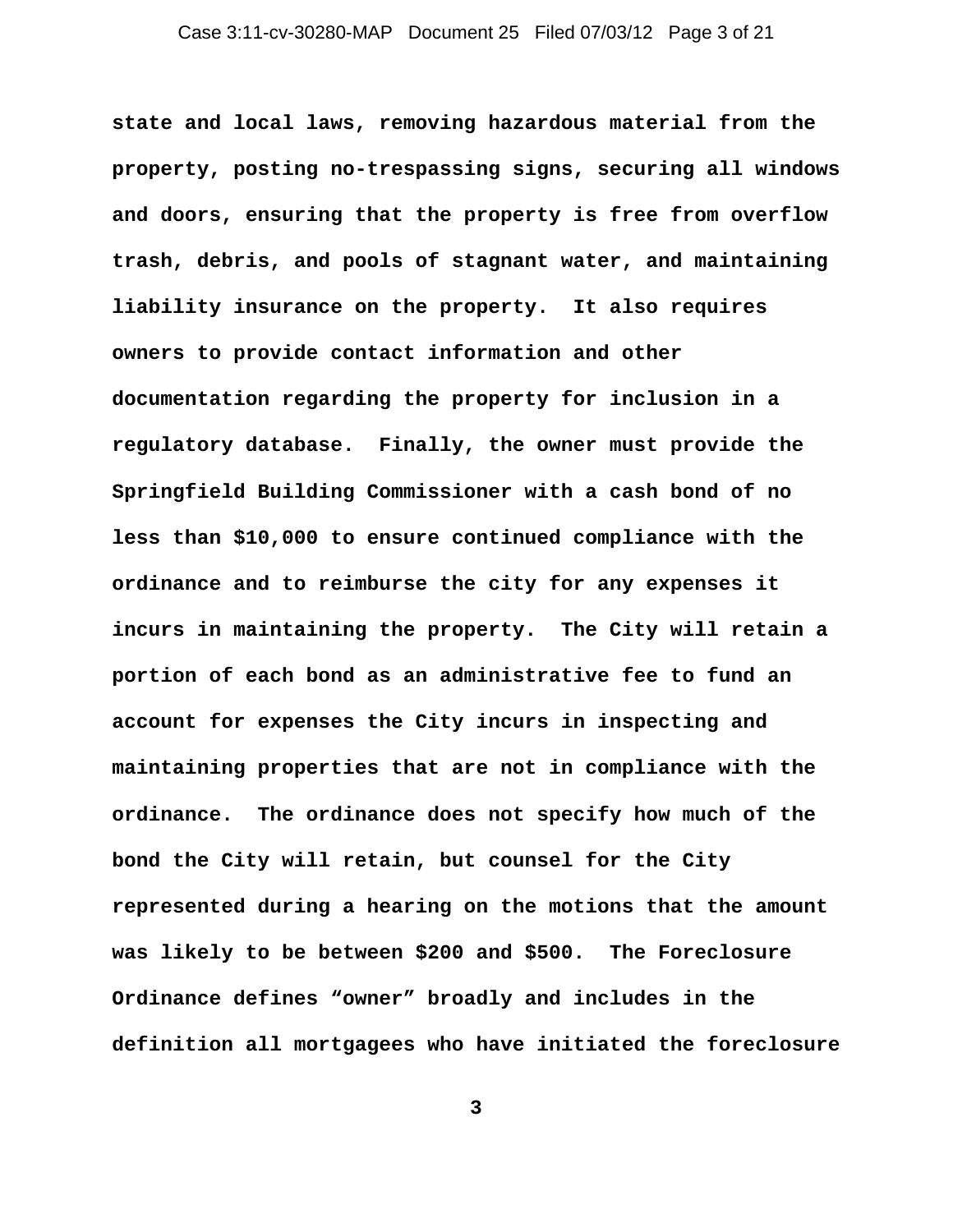**process.** 

**The Mediation Ordinance requires any mortgagee who attempts to foreclose on an owner-occupied residential property to participate in a city-approved mediation program. Both parties must make a good faith effort during mediation to "negotiate and agree upon a commercially reasonable alternative to foreclosure . . . ." (Dkt. No. 4, Ex. 2, Meditation Ordinance, Chapter 7.60.020(B).) If the mediator determines that the parties are unable to reach an agreement, the mediator will issue a certificate confirming the parties' good faith participation in the program and the mortgagee may proceed with foreclosure.**

**The ordinances went into effect on December 13, 2011 and apply to all mortgages that existed as of that date. All of the Plaintiffs had existing residential mortgages in the City as of December 13, 2011. Failure to comply with either ordinance may result in civil penalties and, in the case of the Foreclosure Ordinance, criminal penalties. However, the City has not yet developed any enforcement mechanism and has stayed enforcement pending the adoption of implementation procedures and the court's decision on**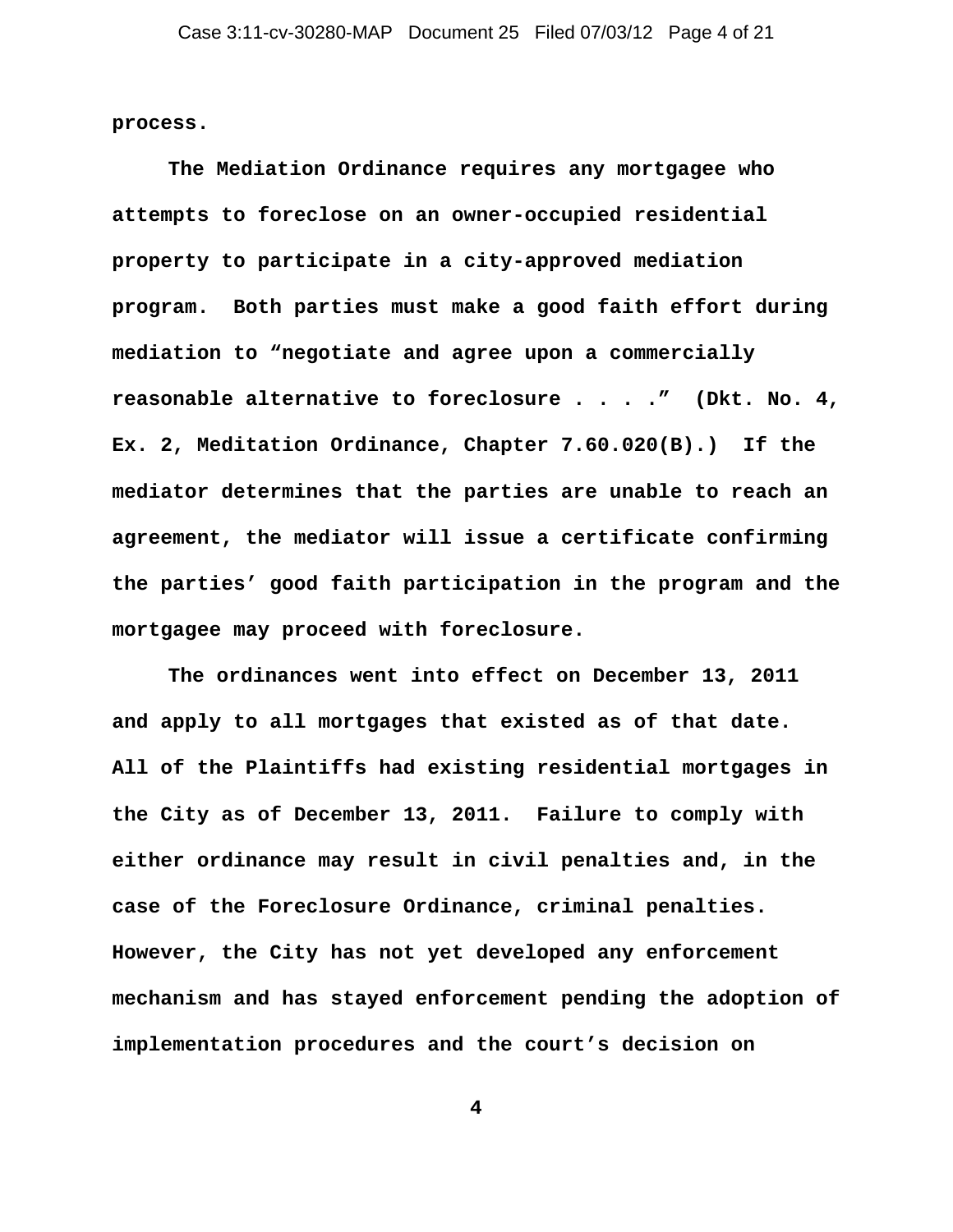**Plaintiffs' challenge.** 

**Plaintiffs brought this action in state court on December 8, 2011, and Defendant removed it to this court. On April 4, 2012, Plaintiffs filed a motion for a preliminary injunction. The court denied Plaintiffs' motion without prejudice on the basis of the City's representation that the ordinances would not be implemented until this litigation was resolved. Before the court now are the parties' cross motions for judgment.** 

# **III. DISCUSSION**

**Although Plaintiffs allege that both ordinances are invalid under state and federal law, the primary focus of their arguments is on the Foreclosure Ordinance only. Plaintiffs argue that: (1) both ordinances are preempted by Massachusetts state law; (2) the Foreclosure Ordinance violates the Contracts Clause of the U.S. Constitution; and (3) the provision in the Foreclosure Ordinance that requires a cash bond constitutes an unlawful tax in violation of state law. Plaintiffs include a number of other constitutional claims in the Complaint but have not**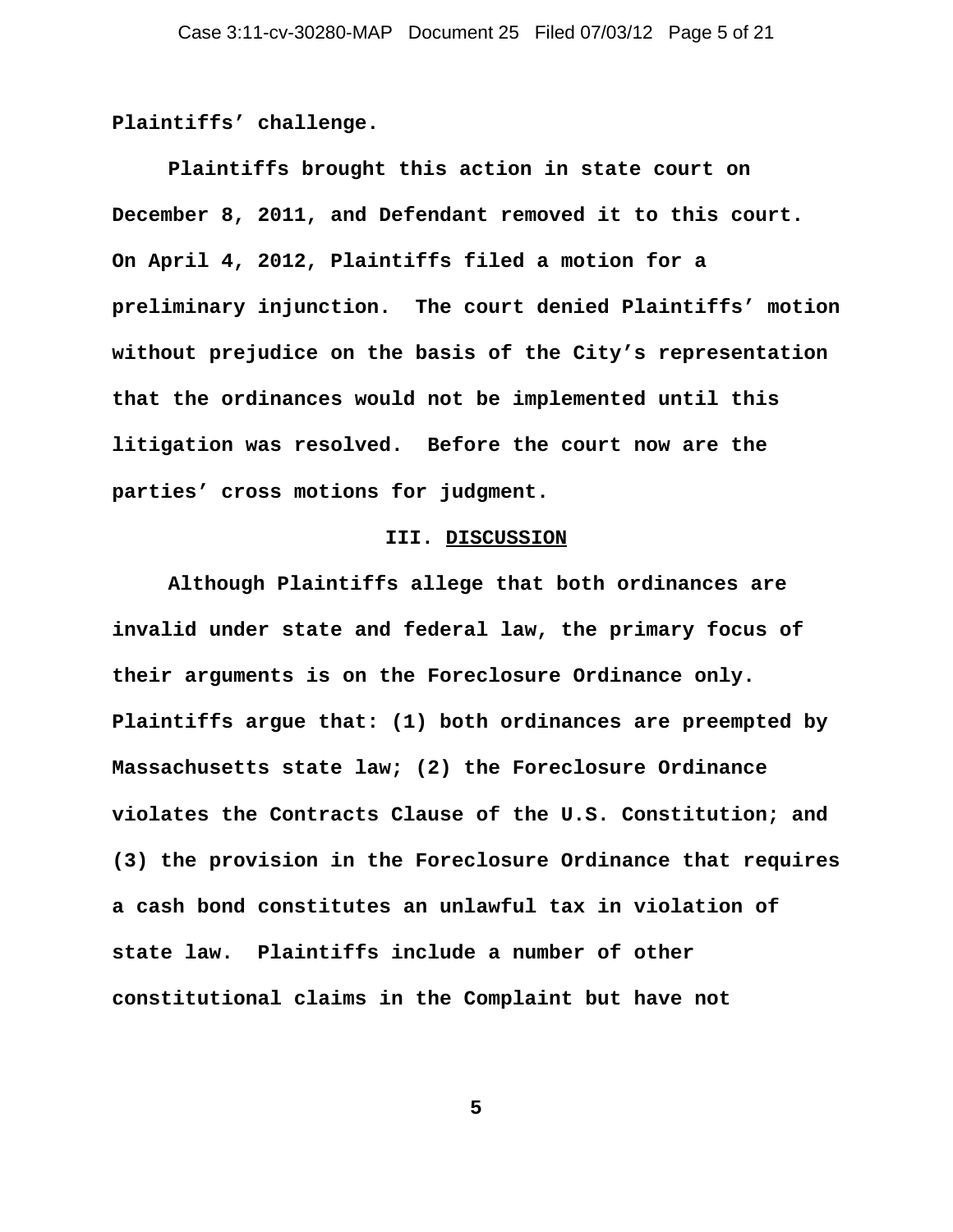**developed them in the motion currently before the court.1** 

**A. Preemption.**

**Under the Massachusetts Home Rule Procedures Act, a municipality may adopt local ordinances as long as they are "not inconsistent with the constitution or laws enacted by the general court in conformity with powers reserved to the general court . . . ." Mass. Gen. Laws ch. 43B, § 13. In determining whether a local ordinance is inconsistent with state law, Massachusetts courts give "considerable latitude" to the municipality and will only invalidate the law if there is a "sharp conflict" between the ordinance and a state statute. Bloom v. City of Worcester, 363 Mass. 136, 154 (1973). A "sharp conflict" exists "when either the legislative intent to preclude local action is clear, or,**

<sup>1</sup>  **In its opposition to Plaintiffs' motion for judgment as a matter of law, Defendant raised a question regarding ripeness, noting that the ordinances have not yet been implemented or enforced. See Verizon New Eng., Inc. v. Int'l Broth. of Elec. Workers, Local No. 2322, 651 F.3d 176, 188 (1st Cir. 2011) (noting that a court may only enter declaratory judgment in an actual controversy that is "ripe" for adjudication). The court finds that this case is ripe for adjudication. Although the City has yet to determine the exact method of enforcement and implementation, the questions before the court are purely legal and based entirely on the text of the ordinances. As such, actual implementation is unlikely to have any impact on the court's analysis.**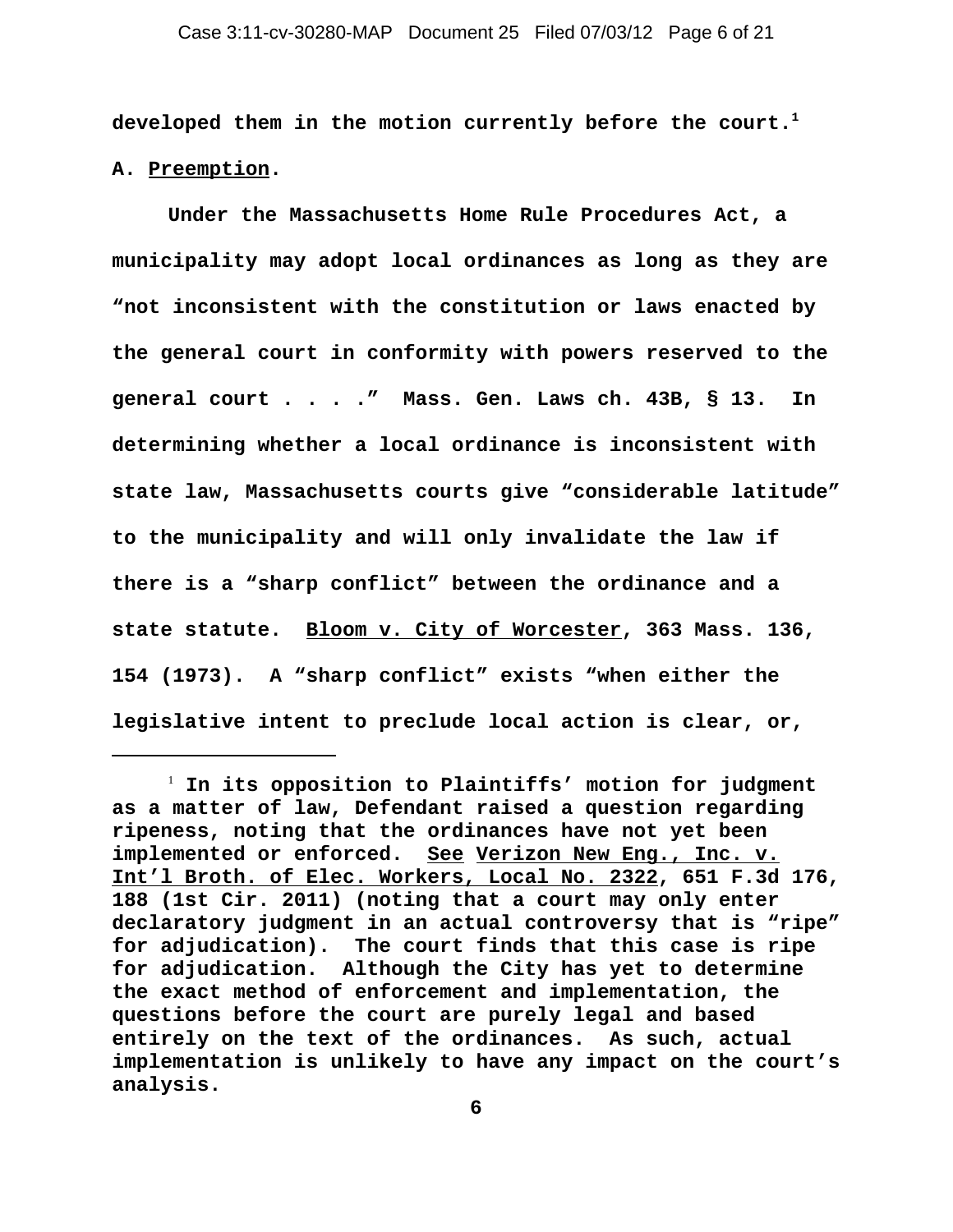## Case 3:11-cv-30280-MAP Document 25 Filed 07/03/12 Page 7 of 21

**absent plain expression of such intent, the purpose of the statute cannot be achieved in the face of the local by-law." Grace v. Town of Brookline, 379 Mass. 43, 54 (1979). Neither situation is present in this case.** 

**Plaintiffs argue, first, that both ordinances are implicitly preempted by the state's comprehensive statutory scheme regulating foreclosures, as set forth in Chapter 244 of the Massachusetts General Laws. This statute, Plaintiffs contend, demonstrates a legislative intent to exclusively regulate the foreclosure process in the state. However, the state foreclosure statute contains no express language forbidding municipalities from regulating mortgage foreclosures, and it is well-established that the mere existence of a state law on a certain subject matter does not bar the enactment of local ordinances regarding that same subject matter. Bloom, 363 Mass. at 157.**

**The court must then determine whether the purpose of the state statute would be frustrated by the enactment of the two ordinances. An examination of the ordinances reveals no conflict, let alone a "sharp" one. While the state has established rules and regulations for**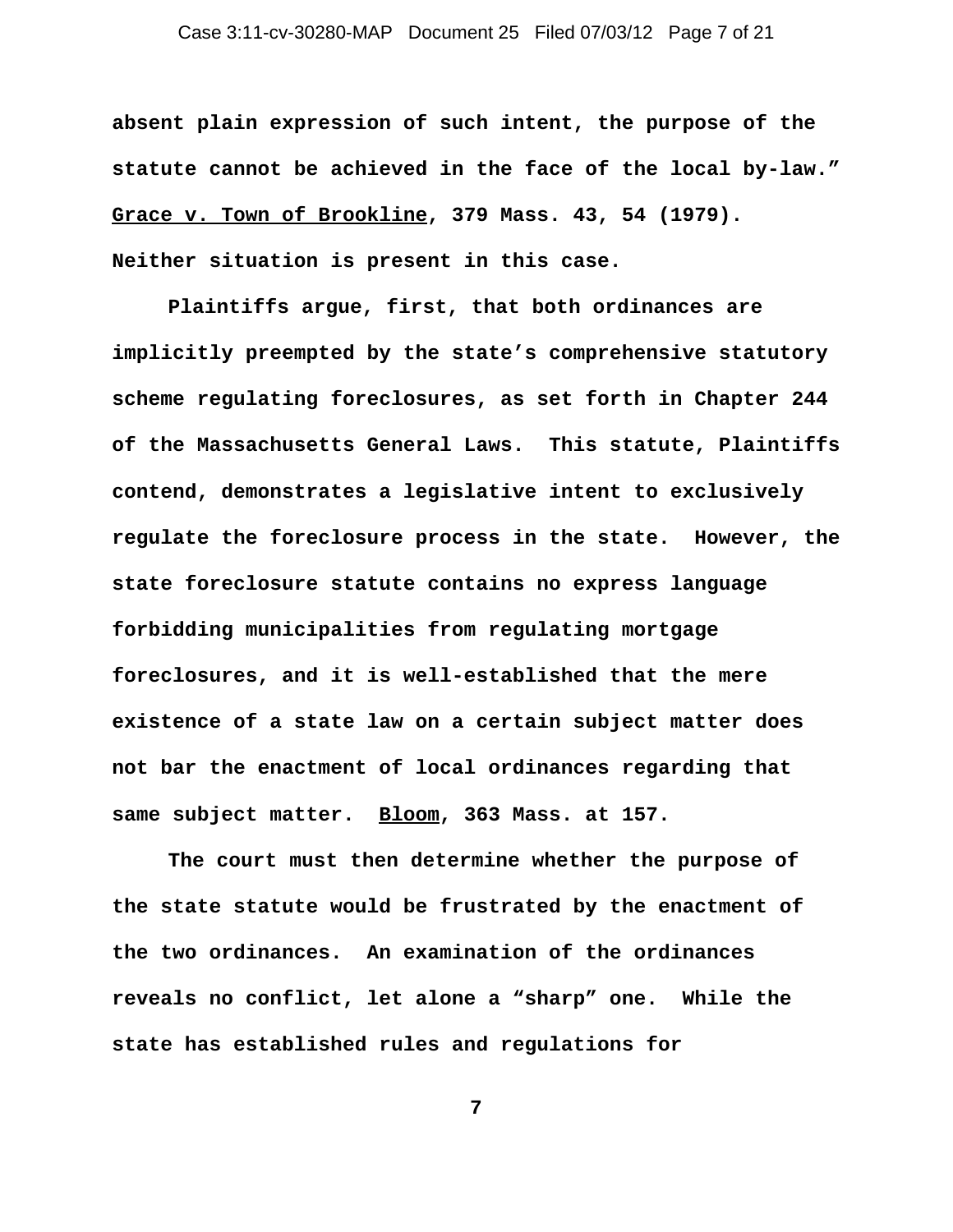**foreclosures, neither ordinance significantly alters the foreclosure process or the general relationship between mortgagee and mortgagor.** 

**The Mediation Ordinance, for example, does not prohibit mortgagees from completing foreclosure proceedings as outlined by the state statute, but merely requires mortgagees to attempt mediation as a preliminary step. Plaintiffs suggested during the hearing on these motions that the Mediation Ordinance may extend the time line set forth for the foreclosure process by Chapter 244, but the ordinance specifically states that the mediation "shall in no way constitute an extension of the foreclosure process, nor an extension of the right to cure period." (Dkt. No. 4, Ex. 2, Mediation Ordinance, Chapter 7.60.070.)** 

**Likewise, the Foreclosure Ordinance imposes relatively modest duties on mortgagees to maintain properties during foreclosure and does not alter the foreclosure process itself. Plaintiffs suggest that, because the Foreclosure Ordinance imposes maintenance duties on mortgagees who are not in possession of the property, it somehow obliterates the distinction between foreclosure "by entry" and**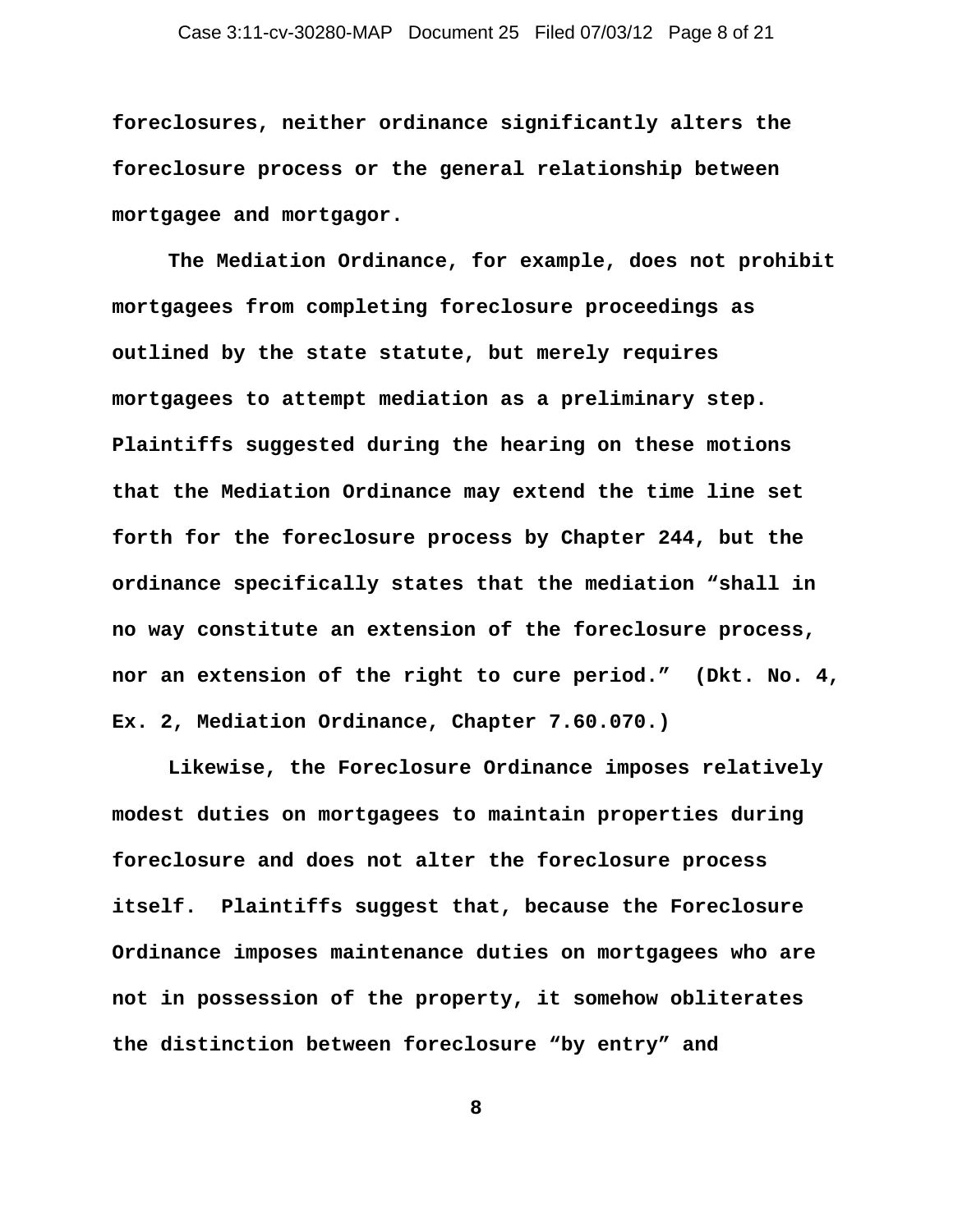**foreclosure "by action" as established by state law. Mass. Gen. Laws ch. 244, § 1. However, the imposition of additional duties on a mortgagee has no effect on this distinction. A mortgagee may comply with the duties imposed by the Foreclosure Ordinance while still choosing to foreclose either by entry or by action as prescribed by state law.** 

**Plaintiffs next argue that the Foreclosure Ordinance is inconsistent with the state sanitary code, Mass. Gen. Laws ch. 111, and the Massachusetts Oil and Hazardous Material Release Prevention Act, Mass. Gen. Laws ch. 21E. This inconsistency, according to Plaintiffs, stems from the ordinance's broad definition of "owner," which includes "a mortgagee of any such property who has initiated the foreclosure process," regardless of whether the mortgagee is in possession of the property. (Dkt. No. 4, Ex. 1, Foreclosure Ordinance, Chapter 7.50.020(J).) The regulations implementing the state sanitary code, on the other hand, only include "a mortgagee in possession of [the] property" in the definition of owner. 105 Mass. Code Regs. § 410.020. Similarly, Chapter 21E does not include a**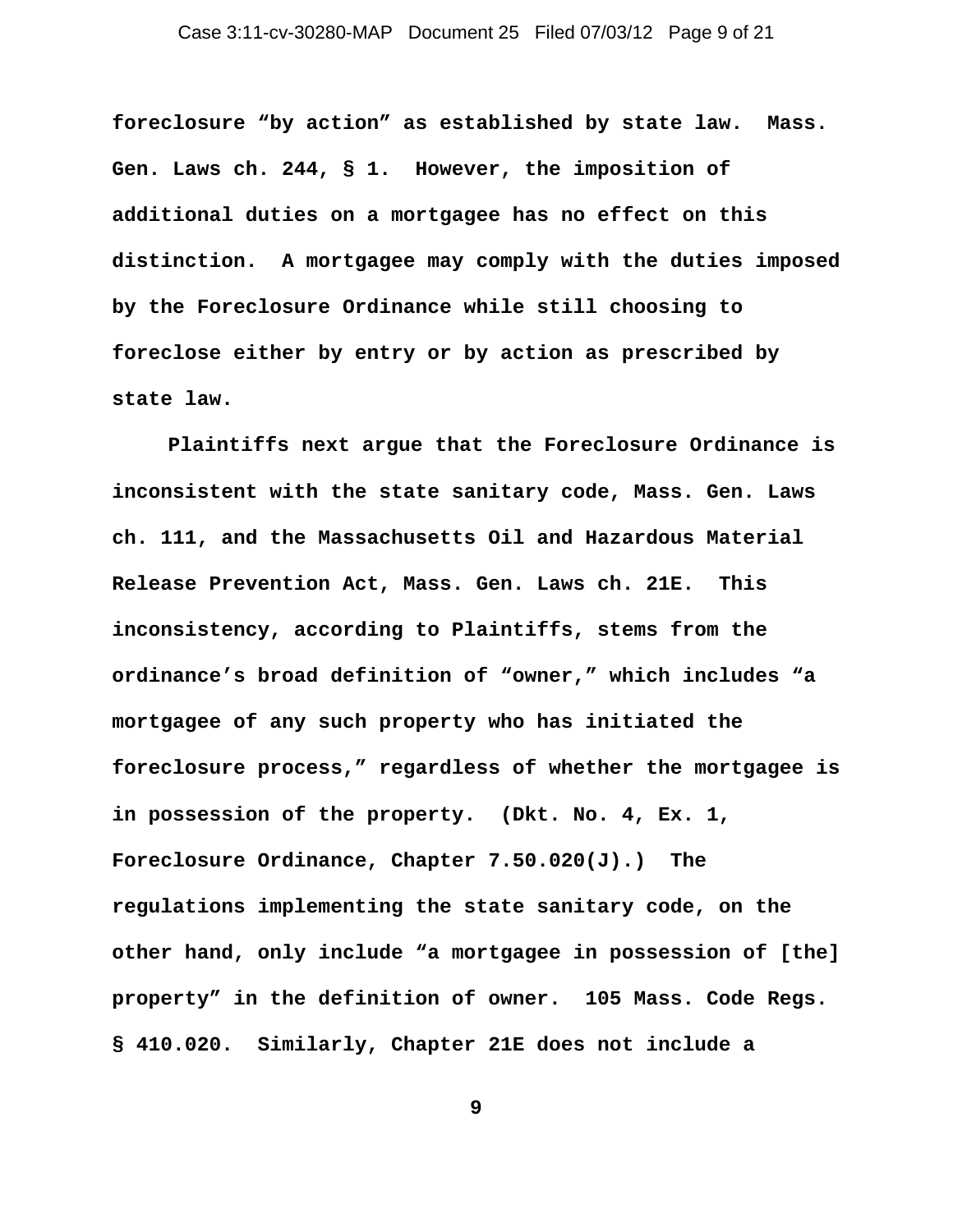**mortgagee not in possession of the property in its definition of owner and specifically exempts secured lenders from the definition if certain requirements are met. Mass. Gen. Laws ch. 21E, § 2.** 

**Because of the different definitions of owner, the Foreclosure Ordinance admittedly imposes maintenance duties upon mortgagees not in possession of the property that are not present under either the hazardous material statute or the sanitary code. However, the imposition of additional duties by the ordinance does not create the degree of "sharp conflict" -- or, indeed, any conflict -- between state and local law that is required to justify invalidation of a municipal ordinance. Plaintiffs can simultaneously comply with all of the requirements of the state laws and the Foreclosure Ordinance without conflict. If any conflict did arise, the ordinance expressly states that an owner need not comply with its requirements if that owner is "exempt from such actions by Massachusetts General Laws . . . ." (Dkt. No. 4, Ex. 1, Foreclosure Ordinance, Chapter 7.50.030.)2**

**<sup>2</sup> Plaintiffs have provided the court with two copies of the Foreclosure Ordinance -- one as an exhibit attached to the Complaint (Dkt. No. 4, Ex. 1) and another as an exhibit attached to their motion for judgment as a matter of law**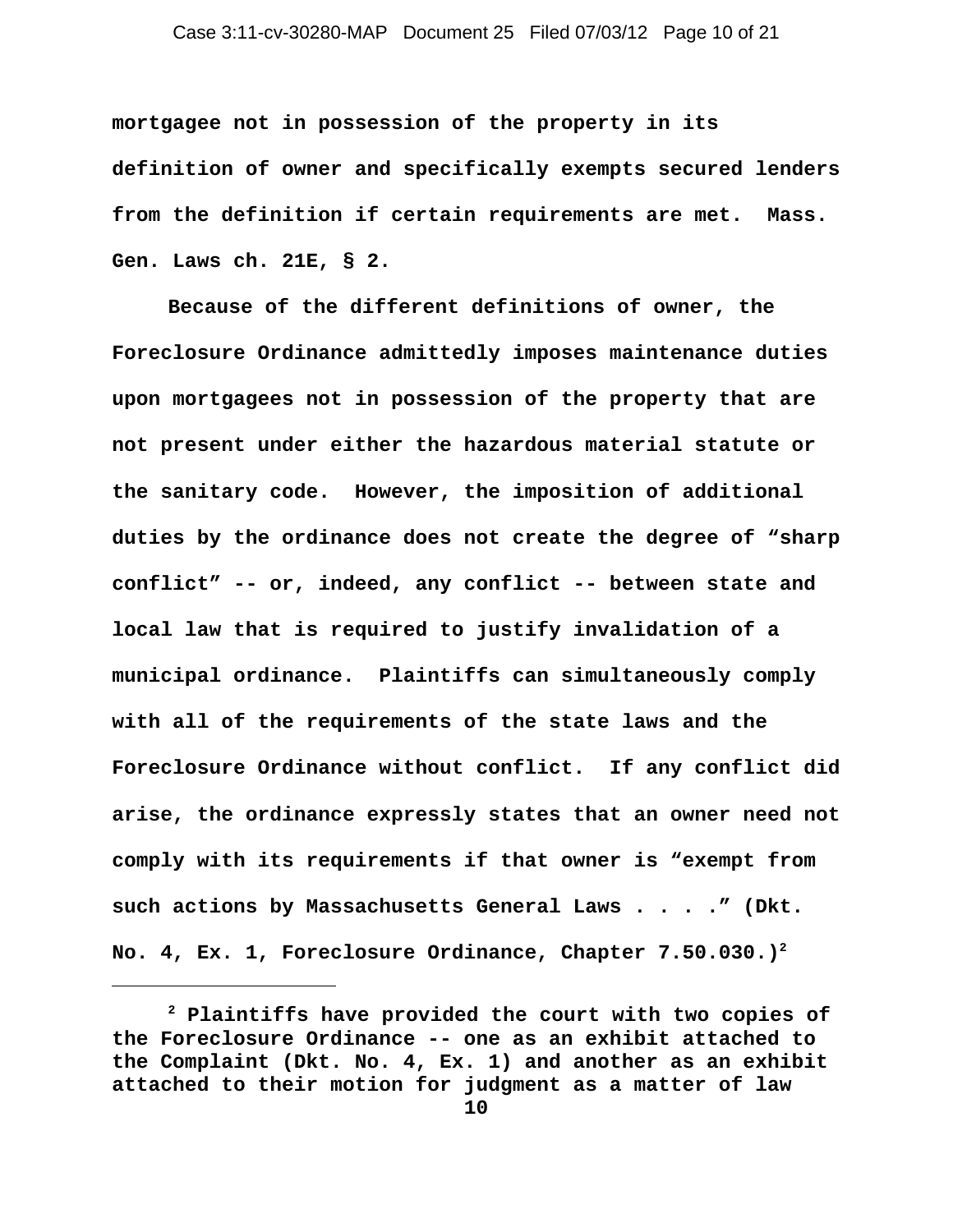**In sum, the court finds that there is simply no conflict between the two ordinances and any Massachusetts state law that would support the conclusion that the ordinances are preempted.** 

### **B. Contracts Clause.**

**Plaintiffs next argue that the Foreclosure Ordinance violates the Contracts Clause of the U.S. Constitution.3 The Contracts Clause provides that "[n]o State shall . . . pass any . . . Law impairing the Obligation of Contracts . . . ." U.S. Const. art. I, § 10, cl. 1. The Clause, however, "does not make unlawful every state law that conflicts with any contract . . . ." Local Div. 589, Amalgamated Transit**

3  **While Plaintiffs state in their memorandum that both ordinances violate the Contracts Clause, they limit the substance of their argument to the Foreclosure Ordinance only. The court will also limit its discussion to the Foreclosure Ordinance. However, the court is convinced that the Mediation Ordinance, which imposes similarly modest requirements on Plaintiffs as the Foreclosure Ordinance and has the same stated purpose, does not violate the Contracts Clause for the same reasons as the Foreclosure Ordinance.** 

**<sup>(</sup>Dkt. No. 19, Ex. 1). The first copy includes the language allowing a state law exemption, while the second omits it. The court will rely on the copy of the ordinance that is attached to the Complaint, which includes the exemption provision. However, even if the ordinance did not contain this provision, the court would still find that it is not inconsistent with state law for the reasons discussed in this memorandum.**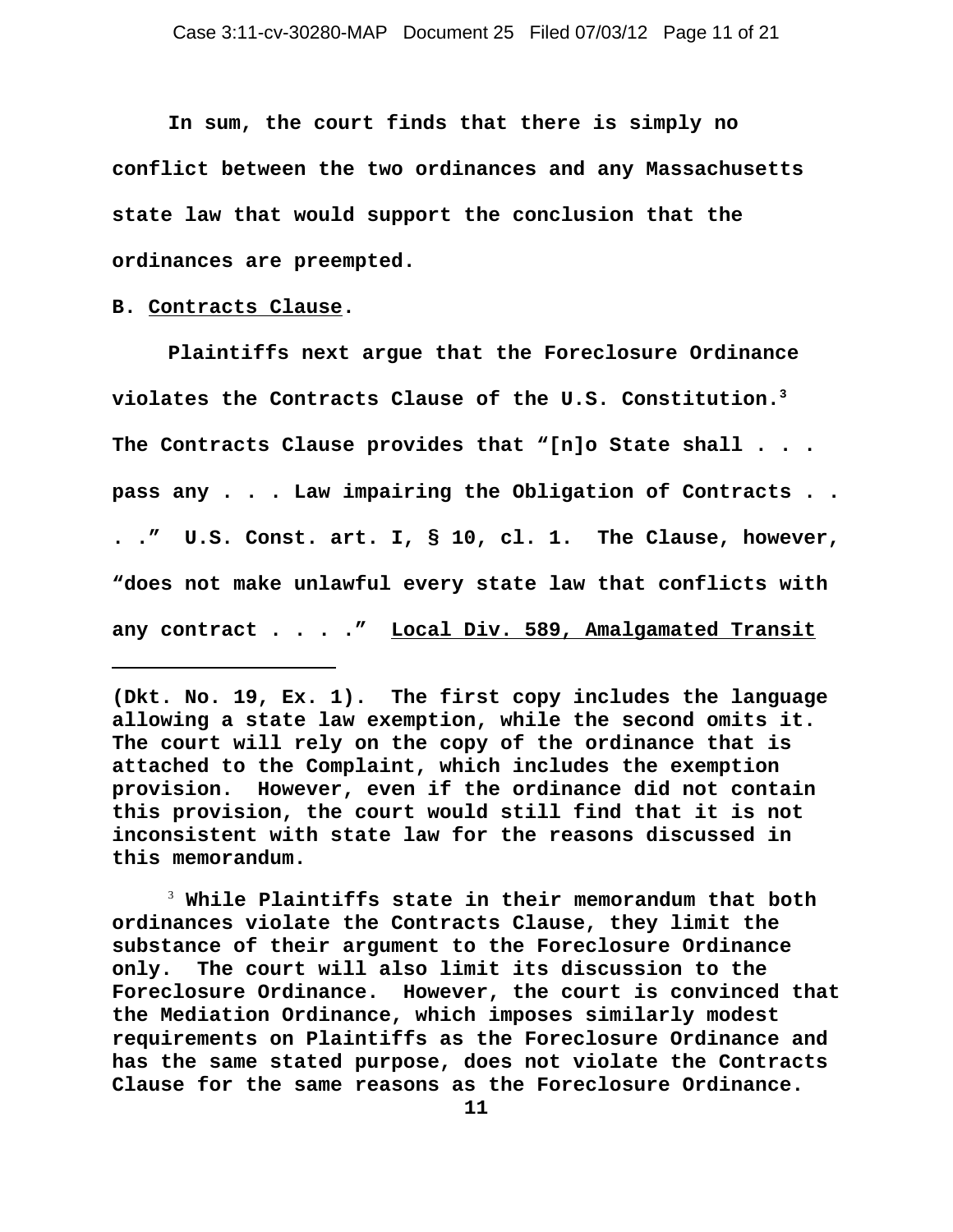**Union, AFL-CIO, CLC v. Massachusetts, 666 F.2d 618, 638 (1st Cir. 1981). To determine whether a law violates the Contracts Clause, the court must first determine whether the law "operate[s] as a substantial impairment of a contractual relationship." United Auto., Aerospace, Agric. Implement Workers of Am. Int'l Union v. Fortuno, 633 F.3d 37, 41 (1st Cir. 2011) (internal citation omitted). If it does, the court must then determine whether the impairment is "reasonable and necessary to serve an important government purpose." Id.**

**Turning to the first prong of the analysis, Plaintiffs argue that the ordinance presents a substantial impairment to Plaintiffs' existing contracts with mortgagors because it shifts to mortgagees the maintenance responsibilities that mortgagors assumed under the contracts.** 

**When determining whether an impairment is substantial, the court must focus on the parties' reasonable expectations, including whether the parties were operating in a heavily regulated industry. Alliance of Auto. Mfrs. v. Gwadosky, 430 F.3d 30, 42 (1st Cir. 2005). The mortgage industry has historically been heavily regulated, and**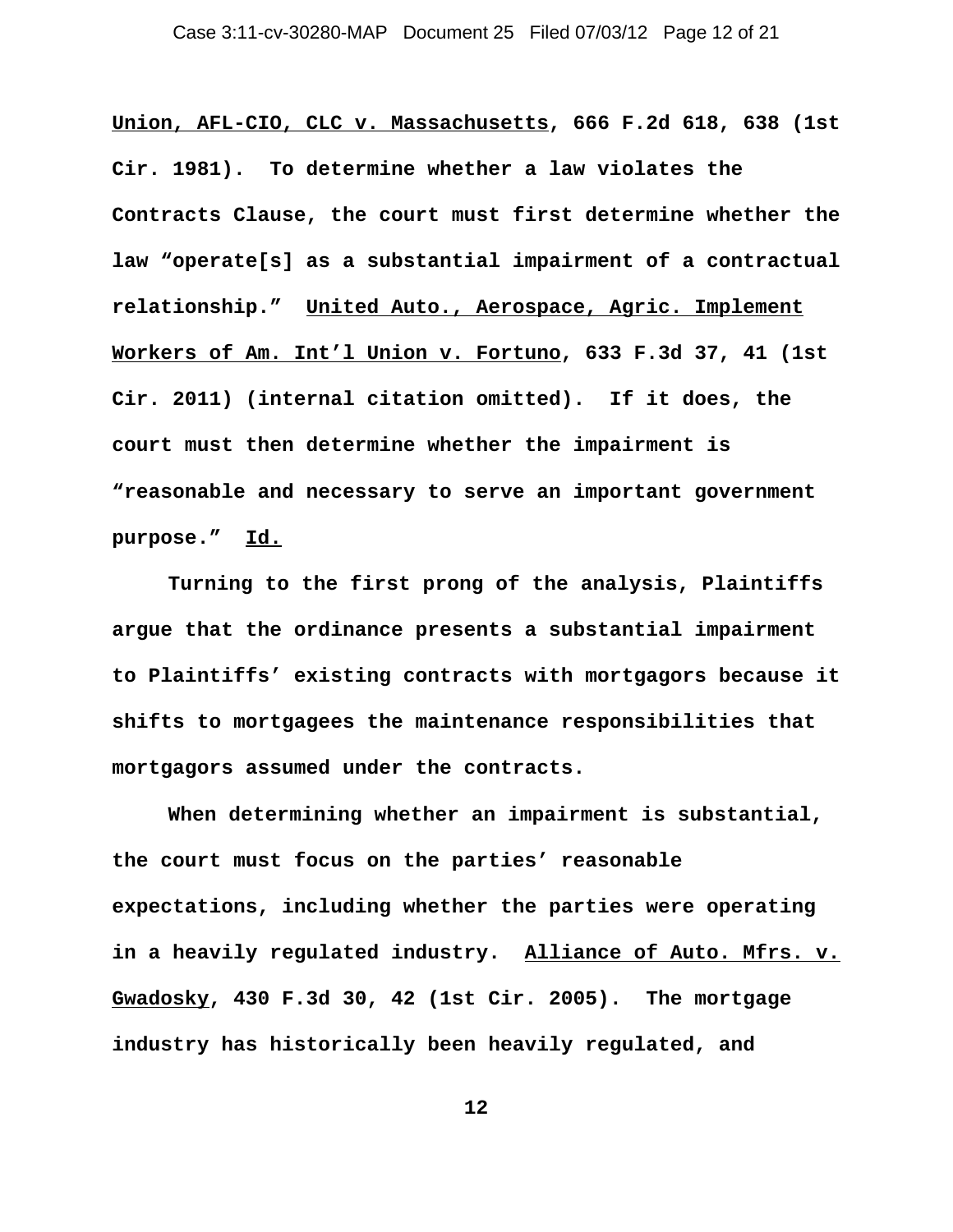**Plaintiffs must have reasonably expected that some of the terms of their mortgages could be impaired by future changes in regulation. Plaintiffs argue that they could not have expected that a municipality would issue such regulations, because the mortgage industry is typically regulated only by the federal and state governments. However, that these regulations were issued by a municipality and not by the state does not change the fact that Plaintiffs should have reasonably expected the possibility of changes similar to those contained in the ordinances when entering into the mortgage contracts.**

**Additionally, the impairment at issue in this case is minor and does not affect any of the key aspects of Plaintiffs' contracts with mortgagors, such as the value of the property underlying the mortgage or Plaintiffs' ability to foreclose on the property. While the Foreclosure Ordinance does impose additional financial burdens on Plaintiffs by forcing them to post a cash bond and take on new maintenance responsibilities, this burden does not rise to the level of a substantial impairment.**

**Even if the impairment were substantial, Plaintiffs'**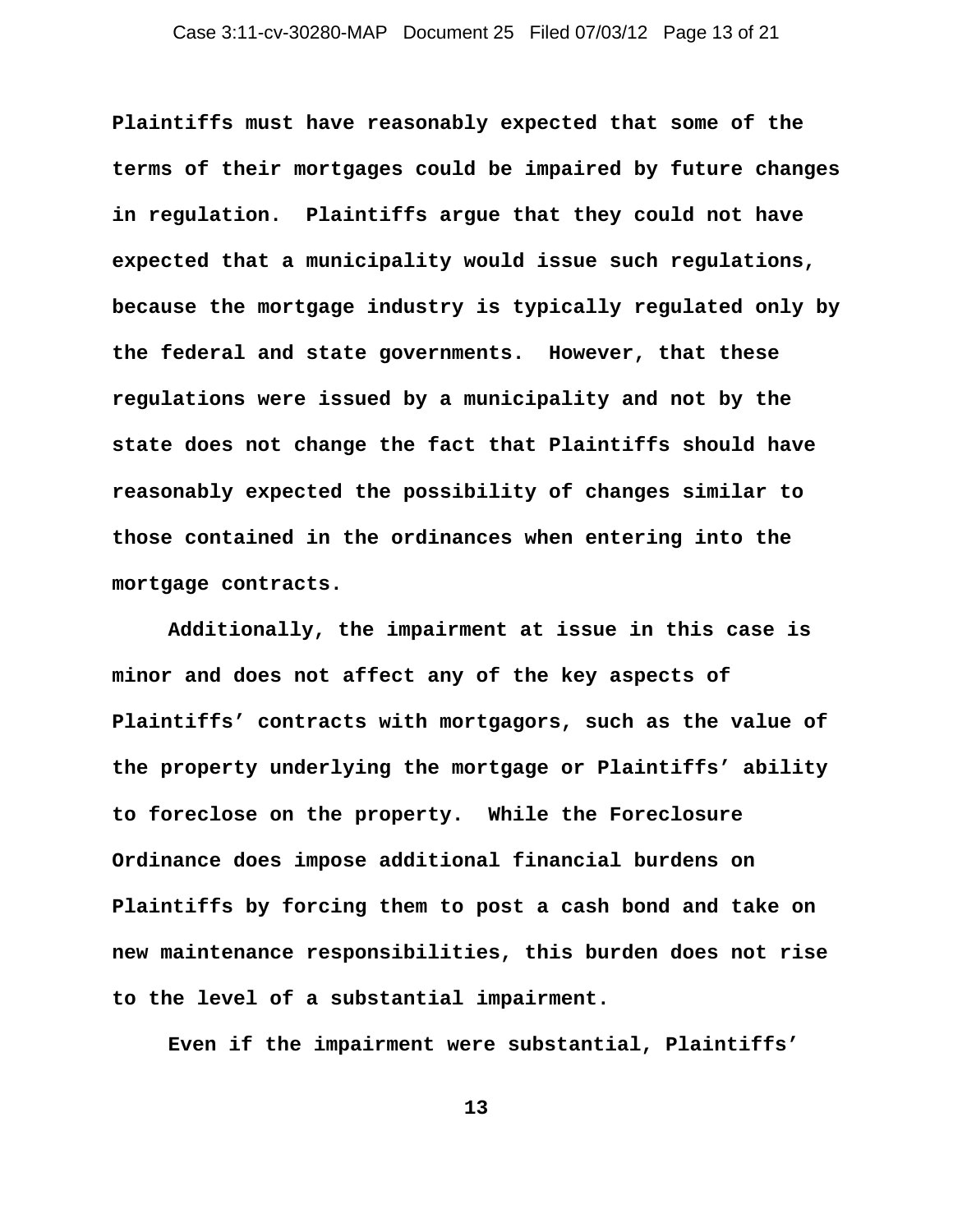**Contracts Clause claim would still fail under the second prong of the analysis. When determining whether a substantial impairment is "reasonable and necessary to serve an important government purpose," a court may consider whether the ordinance:** 

**(1) was an emergency measure; (2) was one to protect a basic societal interest, rather than particular individuals; (3) was tailored appropriately to its purpose; (4) imposed reasonable conditions; and (5) was limited to the duration of the emergency.**

**Fortuno, 633 F.3d at 41, 46. For economic and social regulation, "courts properly defer to legislative judgment as to the necessity and reasonableness of a particular measure." U.S. Trust Co. of N.Y. v. New Jersey, 431 U.S. 1, 22-23 (1977).** 

**In this case, Defendant has made a sufficient showing that the Foreclosure Ordinance was necessary to protect a basic societal interest, was tailored appropriately to that purpose, and imposed reasonable conditions.** 

**According to the ordinance's stated purpose,**

**[u]nsecured and un-maintained vacant properties and foreclosing properties present a danger to the safety and welfare of public safety officers, the public, occupants, abutters and neighbors, and as such, constitute a public nuisance. This section**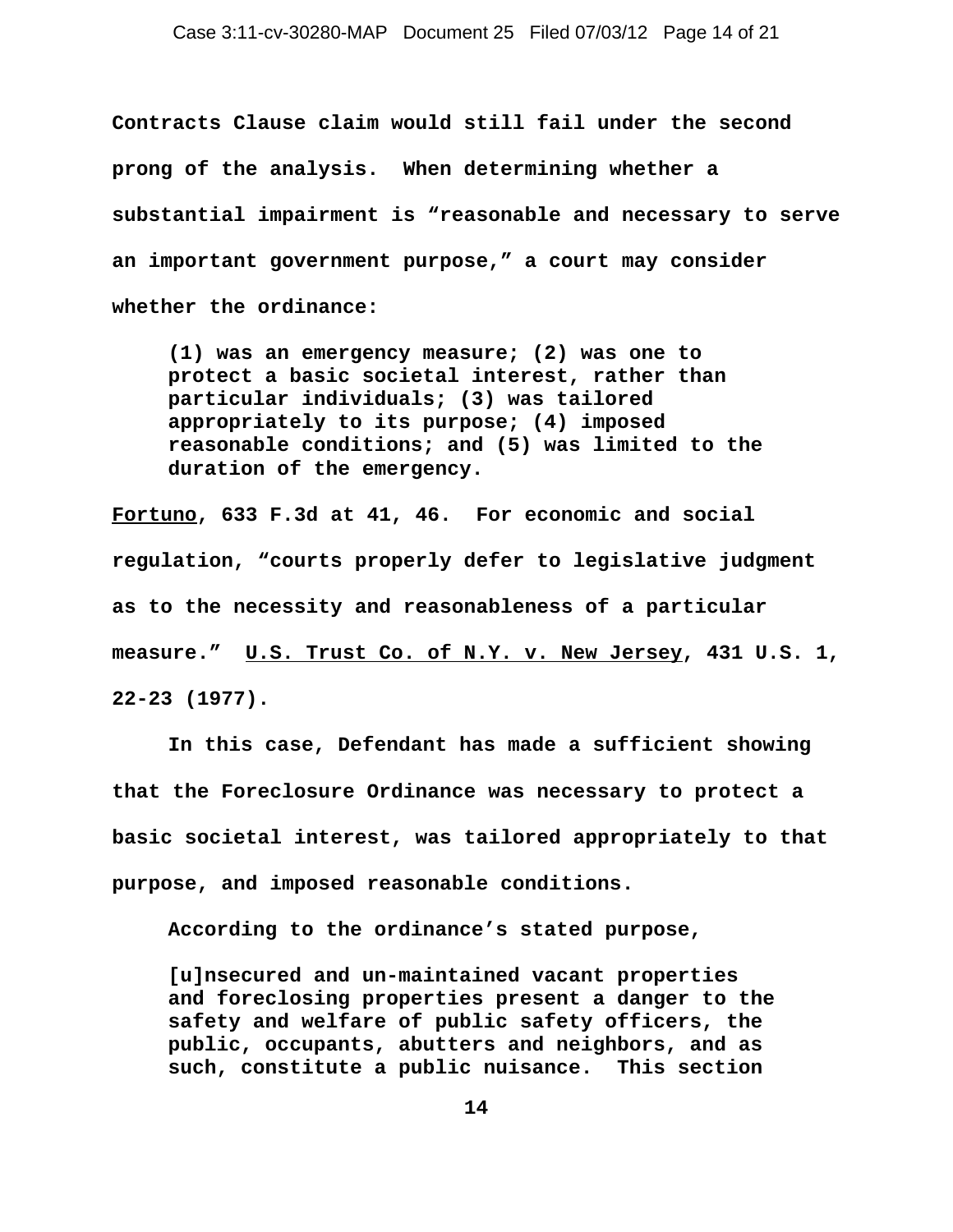**is enacted to promote the health, safety and welfare of the public, to protect and preserve the quiet enjoyment of occupants, abutters and neighborhoods, and to minimize hazards to public safety personnel inspecting or entering such properties.**

**(Dkt. No. 4, Ex. 1, Foreclosure Ordinance, Chapter 7.50.010.) Protecting the health and safety of the community has long been recognized as an important governmental objective that falls squarely within the City's police powers.4** 

**The court is also convinced that the Foreclosure Ordinance is reasonably tailored to meet this objective. It allocates the responsibilities for maintenance of properties pending foreclosure, helps fund the City's efforts in the foreclosure crisis through the cash bond requirement, and increases the information in the City's regulatory database to make enforcing mortgage regulations more efficient, all while imposing relatively minor burdens on Plaintiffs that**

**<sup>4</sup> Defendant has included additional data on the negative effects of foreclosures on public health and safety in its memorandum in support of the motion to dismiss. (Dkt. No. 23.) In light of the fact that the motion is, in part, a motion to dismiss, the court will not consider this information. However, even without the additional data, it is abundantly clear that the ordinance serves an important public interest.**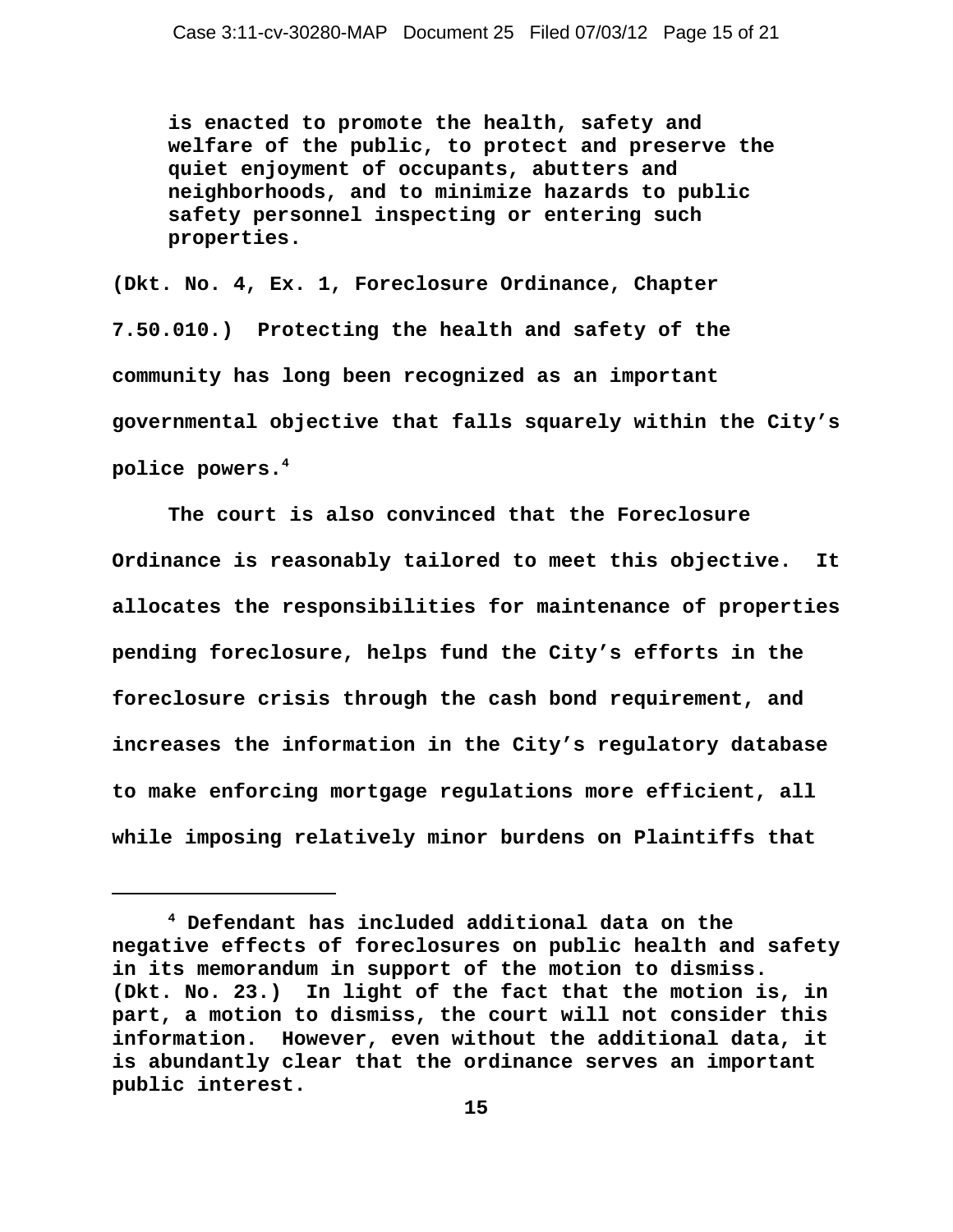**do not affect Plaintiffs' ultimate right to foreclose. In sum, the Foreclosure Ordinance falls far short of risking any violation of the Contracts Clause.** 

### **C. Unlawful Tax.**

**Next, Plaintiffs argue that the Foreclosure Ordinance's requirement of a cash bond constitutes an unlawful tax. Under Massachusetts law, a municipality does not have the power to collect taxes unless that power is expressly granted by the Legislature. Silva v. City of Attleboro, 454 Mass. 165, 168 (2009). The municipality may, however, collect regulatory fees. To distinguish between taxes and fees, courts look to the characteristics of the charge:** 

**[Fees] are charged in exchange for a particular governmental service which benefits the party paying the fee in a manner "not shared by other members of society,". . . and the charges are collected not to raise revenues but to compensate the governmental entity providing the services for its expenses.5**

**Emerson College v. City of Boston, 391 Mass. 415, 424-25**

<sup>5</sup>  **The original test for distinguishing fees from taxes included the requirement that fees be "paid by choice, in that the party paying the fee has the option of not utilizing the governmental service and thereby avoiding the charge . . . ." Emerson College, 391 Mass. at 424. However, the Massachusetts Supreme Judicial Court later rejected the voluntariness factor as irrelevant in the regulatory fee context. Silva, 454 Mass. at 172.**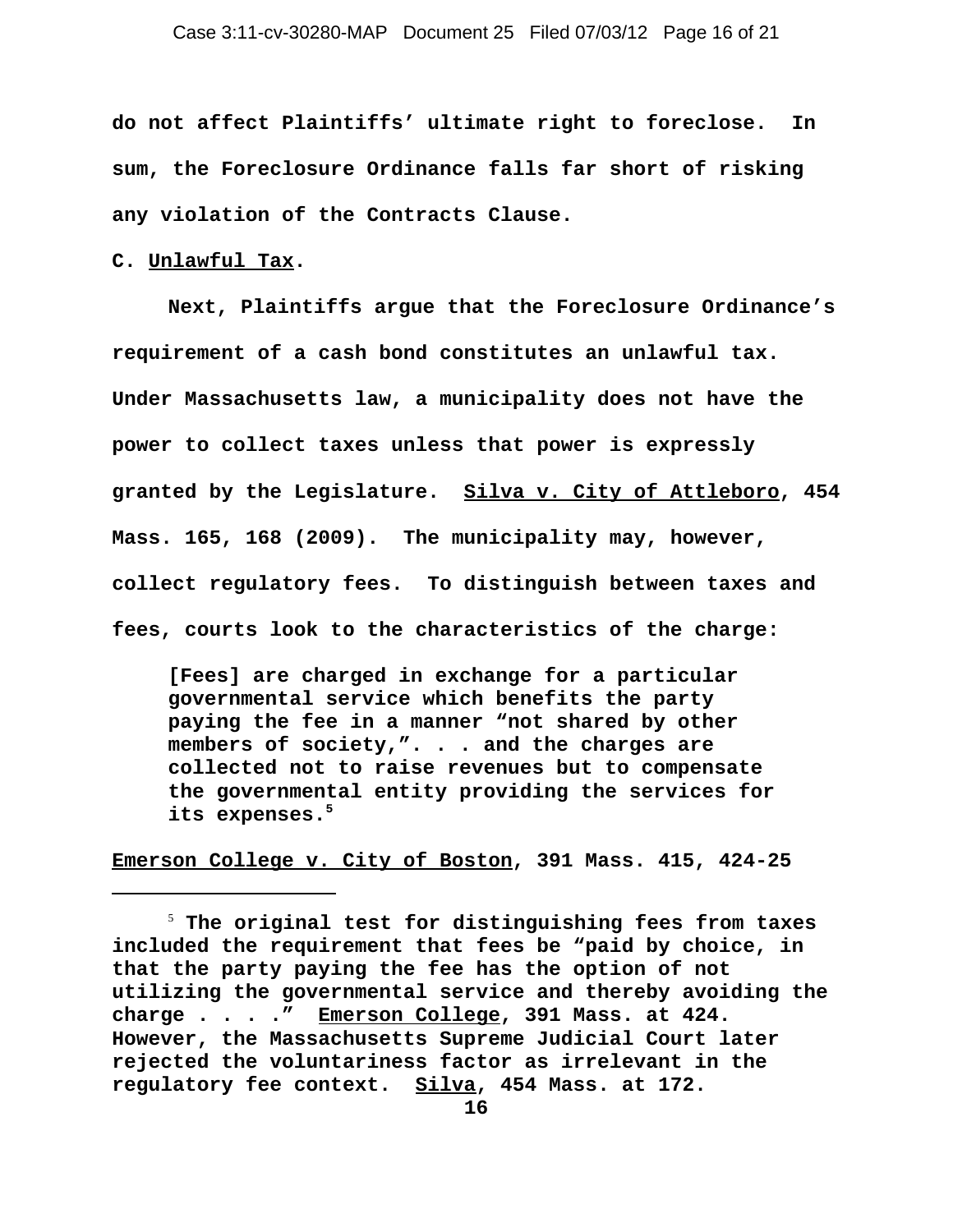**(1984).** 

**Plaintiffs argue that, under this standard, the cash bond imposed by the Foreclosure Ordinance is an unlawful tax, because some portion of the bond is intended to be used for the City's general efforts to combat the foreclosure crisis. (See Dkt. No. 4, Ex. 1, Foreclosure Ordinance, Chapter 7.50.030(A)(11) (explaining that a portion of the bond will be used to fund "an account for expenses incurred in inspecting, securing, and marking said building and other such buildings that are not in compliance with this Section" (emphasis added).) Thus, Plaintiffs argue, the charge does not benefit the bond-payer in a manner not shared by other members of the community.** 

**Plaintiffs' argument is unconvincing. The Massachusetts Supreme Judicial Court has explained that "the particularized benefit provided in exchange for [regulatory fees] is the existence of the regulatory scheme whose costs the fee serves to defray." Silva, 454 Mass. at 170. The City's retention of a portion of the bond under the Foreclosure Ordinance is directly tied to defraying its costs of regulating foreclosures in the City. Consequently,**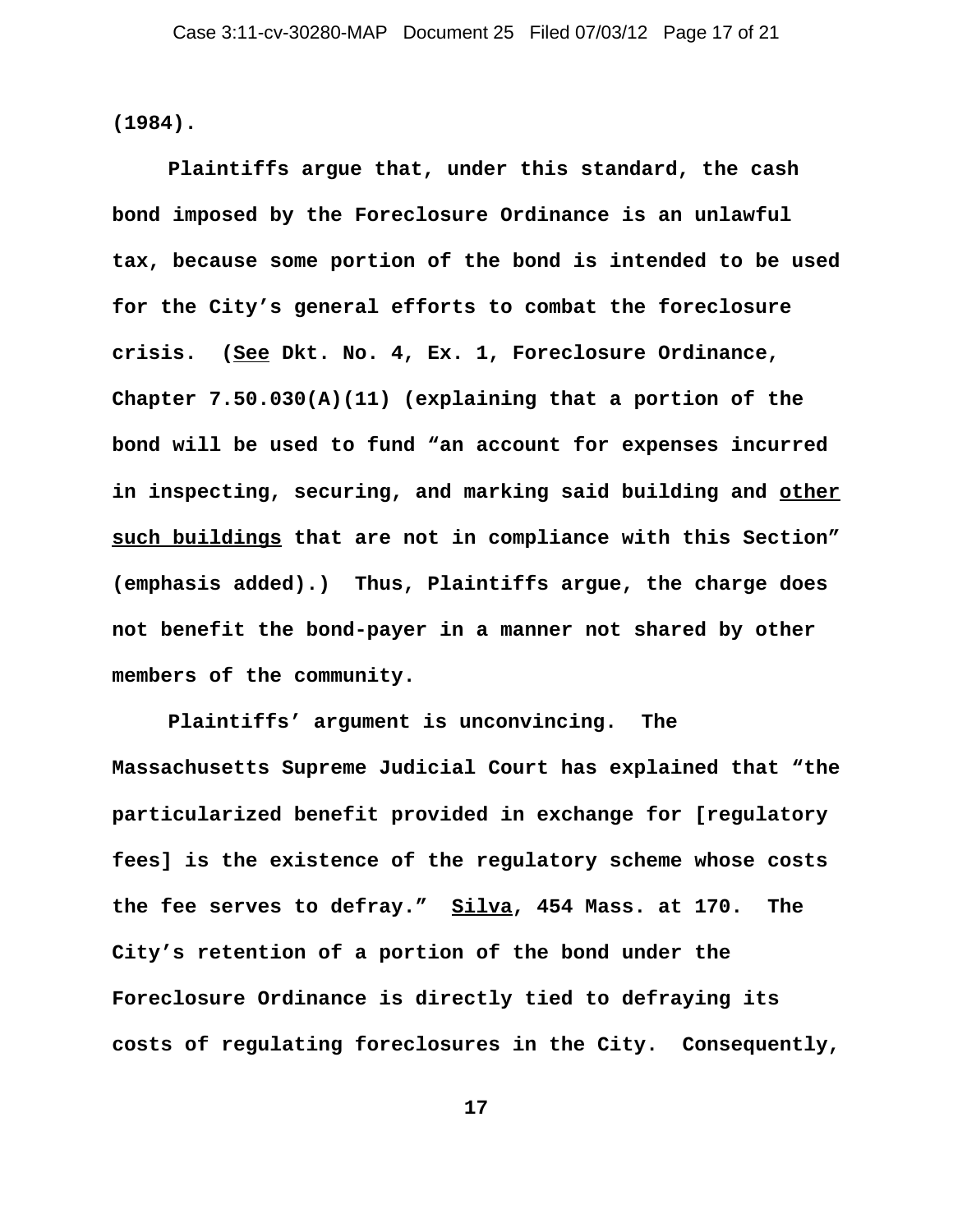**Plaintiffs do receive a particularized benefit from the cash bond in the form of a well-regulated industry. Because the portion of the bond that the City retains is "'reasonably designed to compensate' the [City] for its anticipated regulation-related expenses," the charge constitutes a regulatory fee, not a tax. Id. at 173 (internal citation omitted).** 

## **D. Remaining Constitutional Claims.**

**Finally, Plaintiffs present a series of constitutional claims in the Complaint, including that (1) the ordinances impose arbitrary, unreasonable, vague or indefinite standards on Plaintiffs, (2) the ordinances result in an unconstitutional taking in violation of the Fifth Amendment, and (3) the ordinances violate procedural and substantive due process. Plaintiffs have not made any arguments in support of these claims and the court will consider each only briefly.**

**Turning to the first claim, Plaintiffs' counsel cursorily argued during the hearing that the Foreclosure Ordinance is unconstitutionally vague because it provides that owners who are "exempt from such actions by**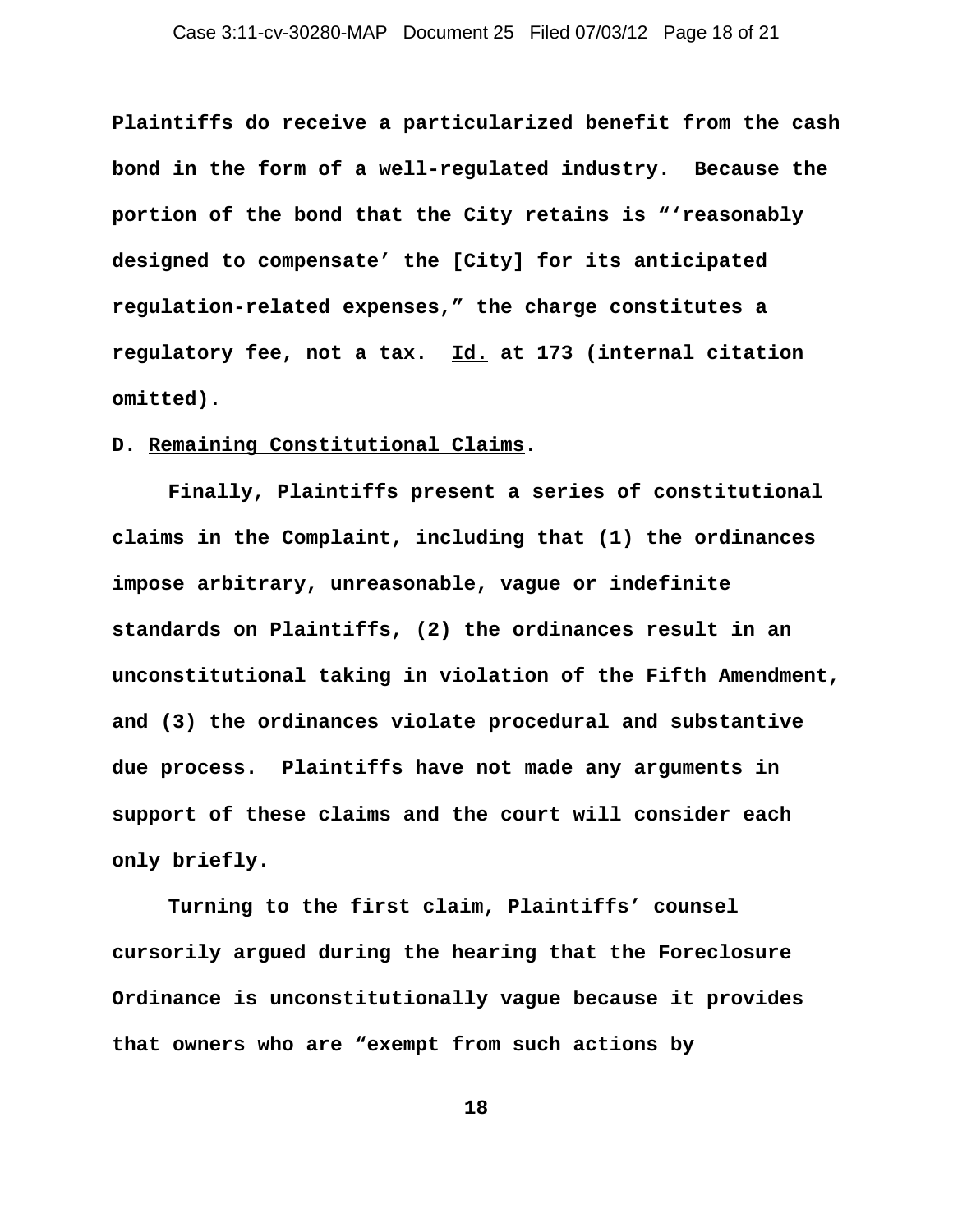**Massachusetts General Laws" are not required to comply with the ordinance.6 (Dkt. No. 4, Ex. 1, Foreclosure Ordinance, Chapter 7.50.030.) Any potential ambiguity created by this provision does not rise to the level of a constitutional violation, especially since Plaintiffs are operating in an already heavily regulated industry that requires them to be familiar with various local and state regulations regarding housing, mortgages, and foreclosures. See United States v. Lachman, 387 F.3d 42, 56-57 (1st Cir. 2004) ("The mere fact that a statute or regulation requires interpretation does not render it unconstitutionally vague. . . . This is particularly the case where, as here, the statute deals with economic regulation and is addressed to sophisticated businessmen and corporations which, because of the complexity of the regulatory regime, necessarily consult counsel in planning their activities . . . .").** 

**Plaintiffs' Takings Clause claim is equally without merit. A statute constitutes a regulatory taking requiring**

 $6$  Only one of the copies of the ordinance that **Plaintiffs provided to the court includes this exemption provision. (See Dkt. No. 4, Ex. 1; Dkt. No. 19, Ex. 1.) If the ordinance does not contain the provision, Plaintiffs' vagueness challenge is completely without merit.**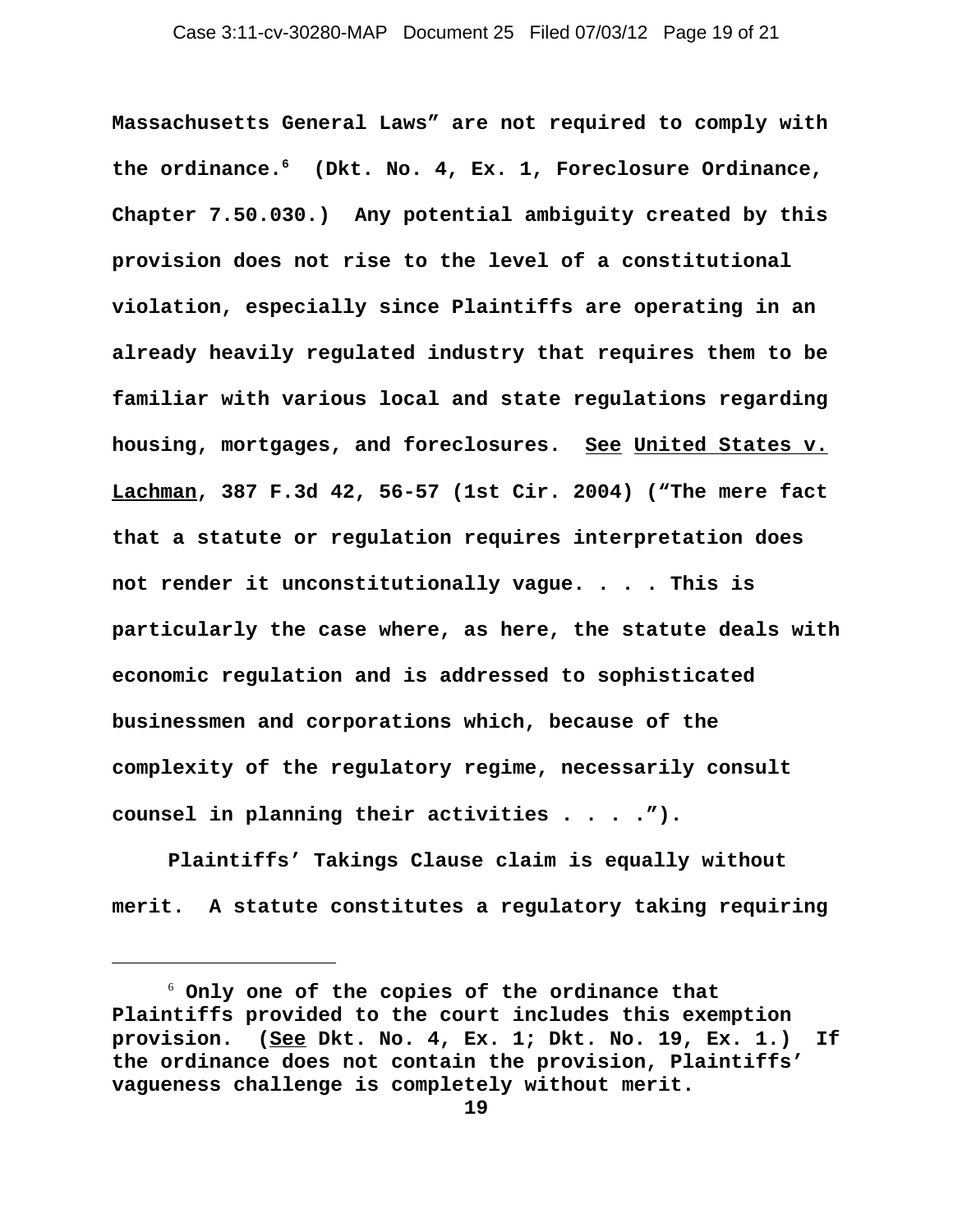**just compensation under the Fifth Amendment only if it deprives a plaintiff of "all economically beneficial or productive use" of his or her property. Lucas v. S.C. Coastal Council, 505 U.S. 1003, 1015 (1992). There is nothing in the pleadings to support such a claim.**

**Plaintiffs have also failed to plead any claim for a violation of due process. An ordinance of the type at issue here violates substantive due process if it is "clearly arbitrary and unreasonable, having no substantial relation to the public health, safety, morals, or general welfare." Village of Euclid, Ohio v. Amber Realty Co., 272 U.S. 365, 395 (1926). The stated purpose of both ordinances is to protect public health and safety from the problems caused by the foreclosure crisis and, for the reasons discussed earlier in this memorandum, the court is convinced that they are reasonably tailored to that goal.**

**Consequently, the court will deny all of Plaintiffs' constitutional claims.**

### **IV. CONCLUSION**

**Widespread mortgage foreclosures undisputably are an issue of serious public concern to municipalities like**